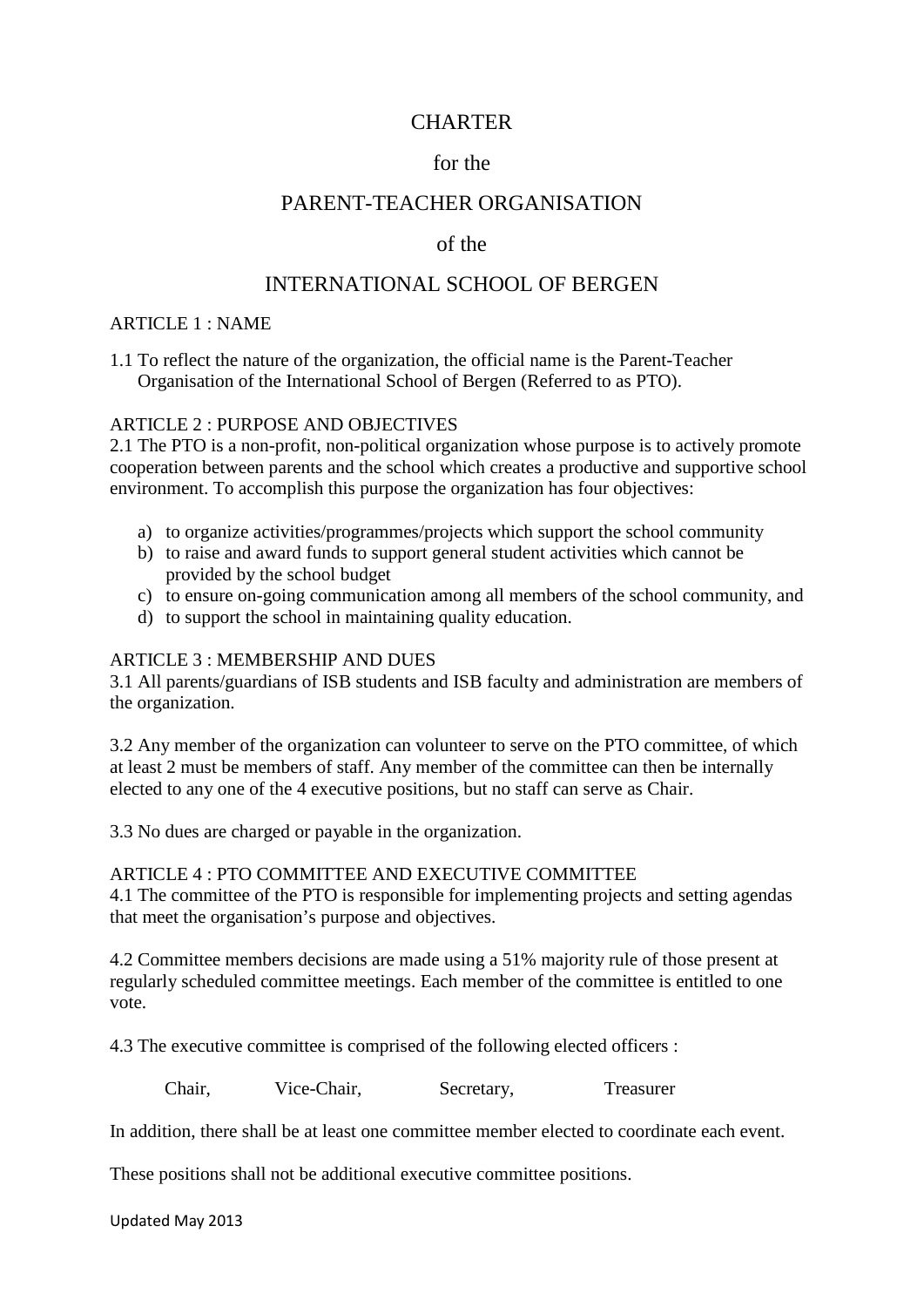4.4a) The PTO committee will continually seek to adopt new members up to a reasonable number.

b) In May of each year, an annual planning meeting will be held to which all members of the organization willing to volunteer for the following year, will be invited to attend. The maximum size of the PTO committee will be established annually at this meeting. In the course of the year, further recruitment to the committee will be reviewed regularly. Members of the Executive Committee will be proposed, seconded and elected at the annual planning meeting.

Only those persons who have submitted their consent to serve, if elected ,shall be nominated for/ or elected to the Executive Committee. Therefore a person can be elected a member of the Executive Committee in absentia if they have submitted to the current Chair a notification of their consent and willingness to serve in the role if elected by the PTO Committee. This must be done in writing.

c) The PTO Chair will announce the new committee and executive committee after all elections are complete.

4.5 The ISB school director is a non-elected member of the executive committee.

4.6 The PTO executive committee members are elected for a one-year period and may seek re-election for further terms.

4.7 Newly elected executive committee members assume their official positions on the last day of the school year following an orientation period by the departing committee.

4.8 If any of the executive committee positions are vacated, the remaining committee members elect by majority decision a committee member to fill the vacancy.

4.9 The duties of the 4 executive committee members are as follows: Chair:

- Presides over all meetings of the organization, committee and executive
- Coordinates the work of officers and committees of the organization in order that the purpose and objectives of the organisation are fulfilled.
- Draws up agenda of upcoming meetings in consultation with the executive committee and events coordinators.

### Vice-chair:

- Performs the duties of the Chair in his/her absence.

### Secretary:

- Records all minutes of regular meetings of the organization, committee and executive
- Posts agenda of upcoming meetings at least one week in advance
- Maintains PTO archives ensuring one master copy is retained at the school.

#### Treasurer:

- Receives all monies of the organization
- Keeps accurate record of receipt and expenditure